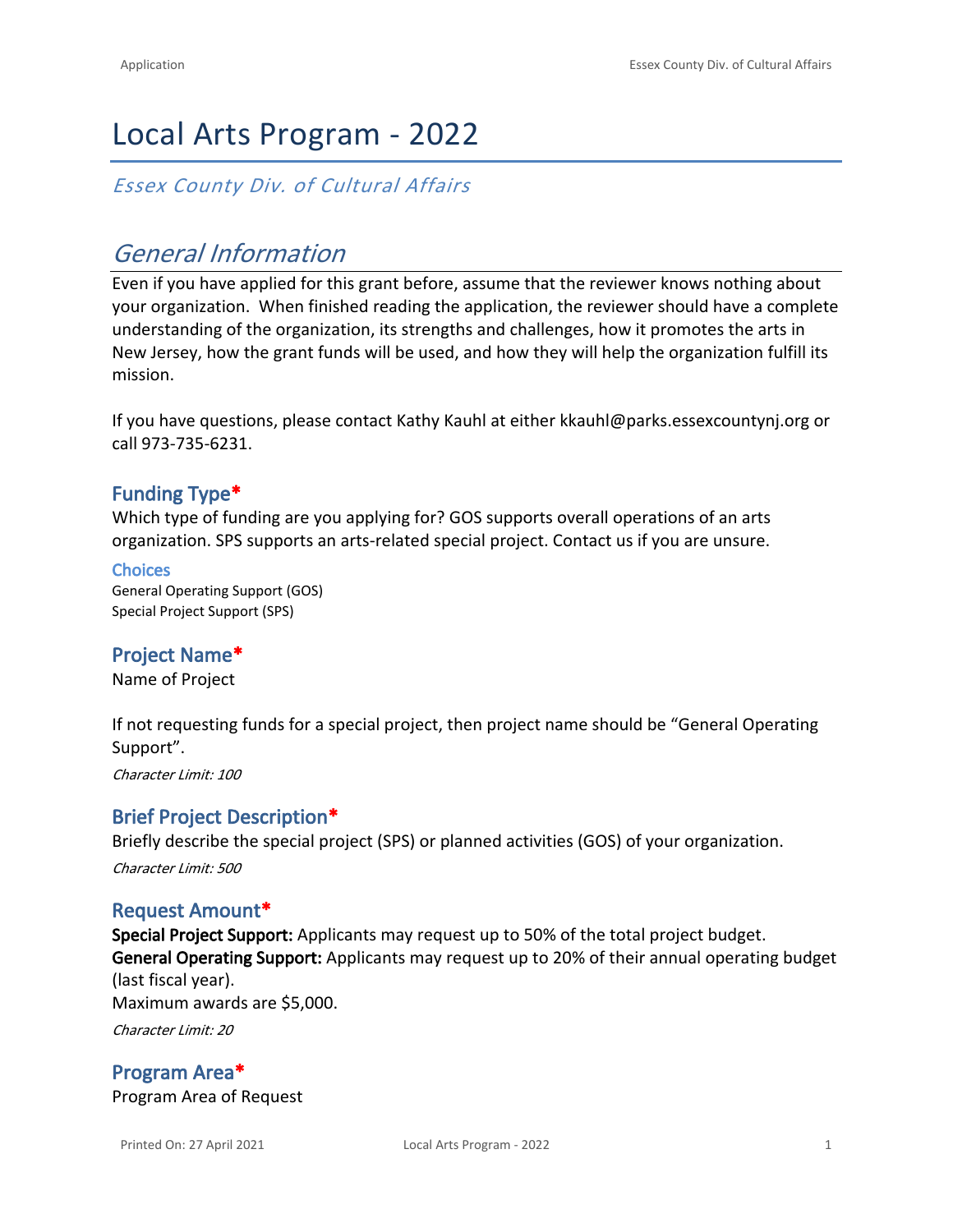### **Choices**

Crafts Dance Design Arts Folklife/Traditional Arts Interdisciplinary Literature Media Arts Multidisciplinary Music Opera/Music Theatre Photography Presenters Theatre Visual Arts

# **Geographic Area\***

Primary Municipality

### **Choices**

Belleville Bloomfield Caldwell Cedar Grove East Orange Essex Fells Fairfield Glen Ridge Irvington Livingston Maplewood Millburn Montclair Newark North Caldwell Nutley Orange Roseland South Orange Verona West Caldwell West Orange

# **US Congressional District\***

*Character Limit: 50*

## **NJ Legislative District\***

*Character Limit: 50*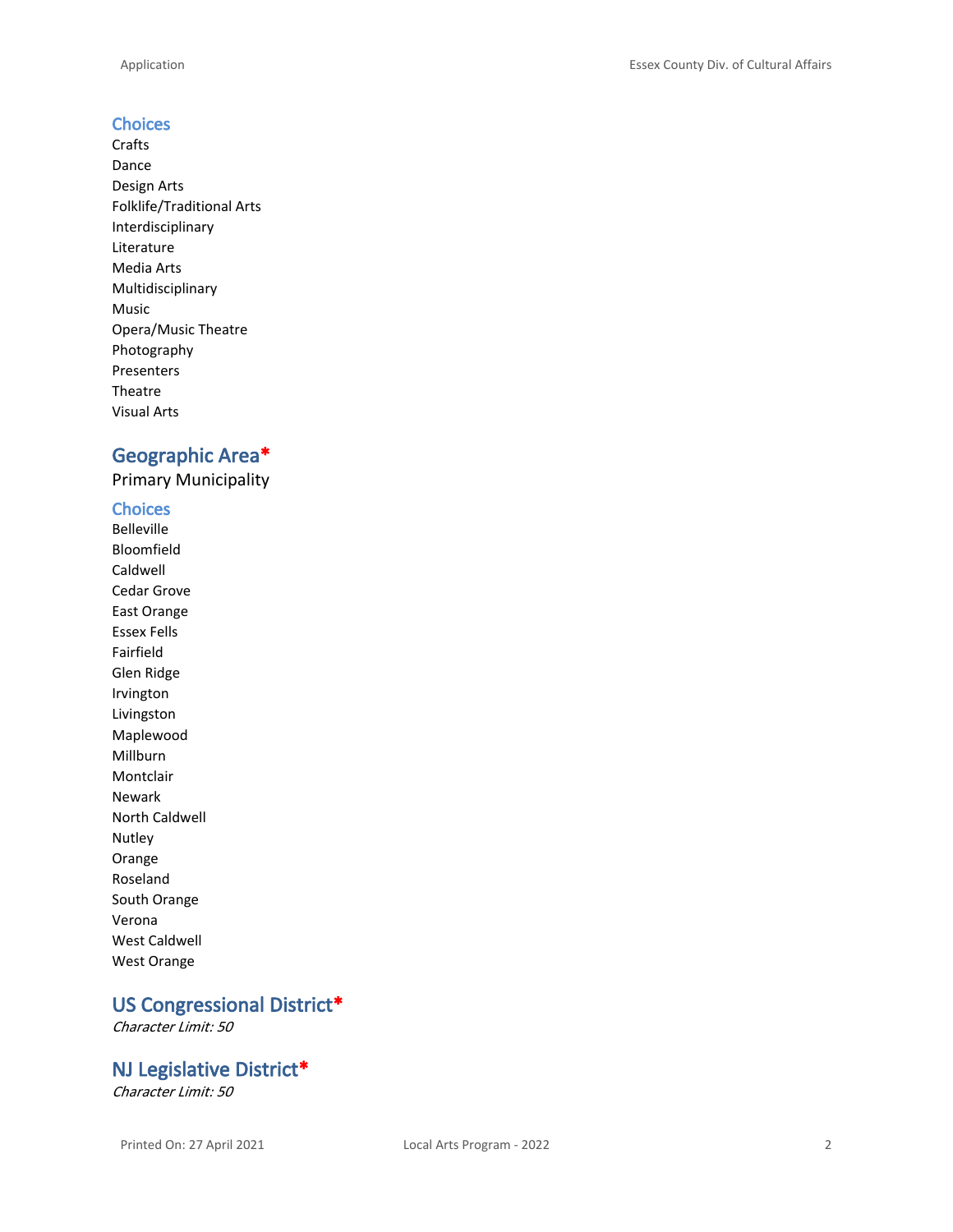# *Authorization*

# **Authorization\***

By typing my name below, I certify that all statements in this application are true to the best of my knowledge; and I hereby release the Board of Chosen Freeholders of the County of Essex, its employees, and agents from any liability and/or responsibility concerning any submission of materials to the program. I further certify that any funds received under the Essex County Local Arts Program will be used exclusively for the purpose set forth in this application. I understand and agree that submission of an application signifies intention to comply with Title VII of the Civil Rights Act of 1964 (PL 88-352), with Labor Standards under Section 5(1) of the National Foundation on the Arts and Humanities Act of 1965 (PL 185-209), Title IX of the Education Amendments of 1972, and Section 504 of the Rehabilitation Act of 1973, and the Americans with Disabilities Act of 1990.

### **Please type name of authorizing official below.**

*Character Limit: 100*

# *Organization Information*

## **Organization Type\***

Non-profit 501(c)3 organization or municipal government agency/department?

**Choices** Non-profit Government

## **Proof of Non-Profit Status\***

Please upload a copy of your organization's 501(c)(3) IRS determination letter which displays your Tax ID.

*File Size Limit: 2 MB*

## **Organization Mission\***

Summarize your organization's mission and indicate how it addresses the arts in New Jersey. *Character Limit: 750*

### **Organization History and Services\***

Provide a brief history of your organization, including year of establishment/incorporation, location changes, and key milestones. Summarize your essential programs and services for the New Jersey arts community, both for artists and for appreciators of the arts. If you are an orchestra, chorus, theater group, how many members/participants do you have?

*Character Limit: 2000*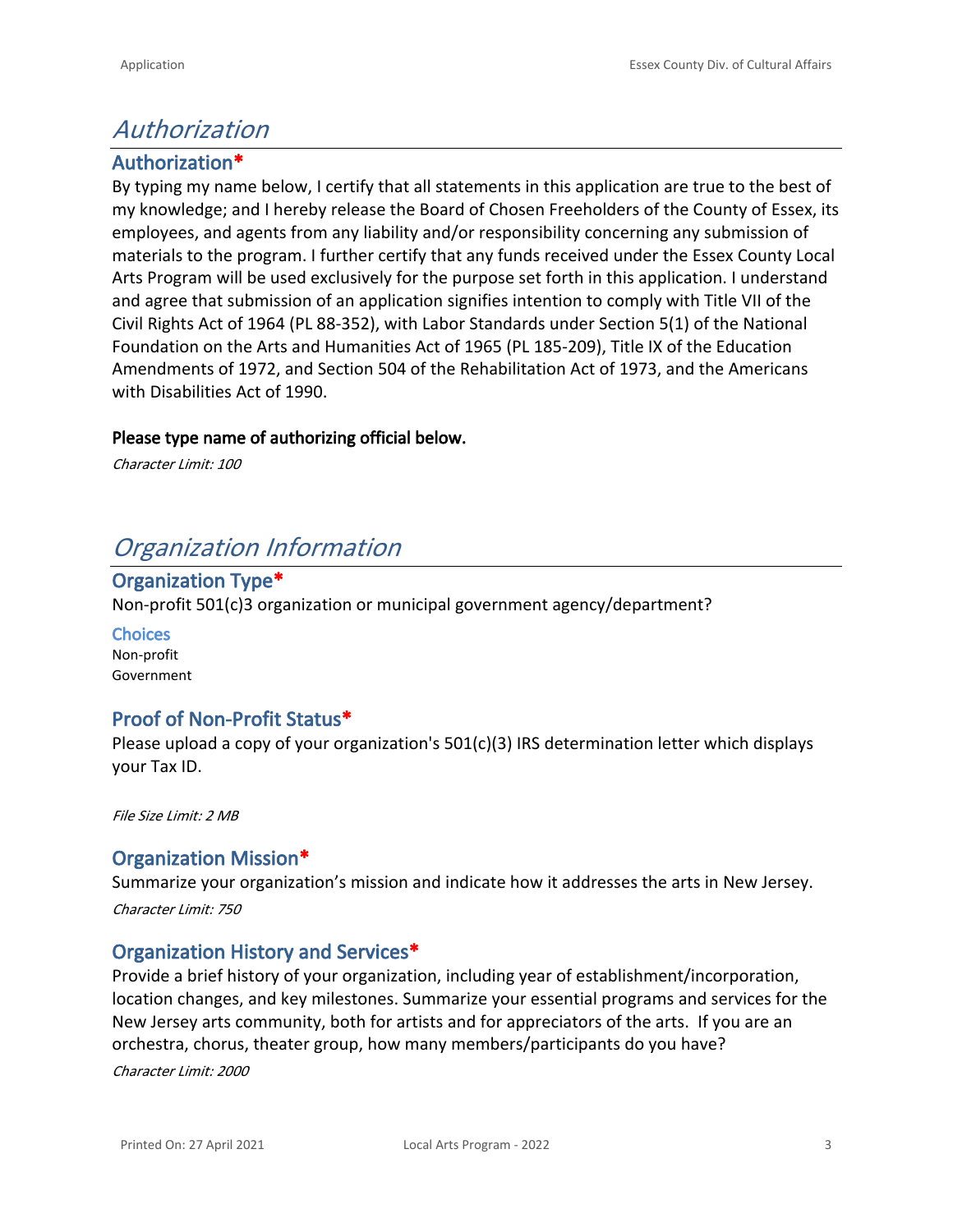## **Management and Governance\***

Discuss how the organization is managed and governed. Indicate key staff and their responsibilities. Do you have a Board of Trustees or other governing board? If so, list the names, town of residency, and areas of professional affiliations/expertise of board members, noting also the officers. How has the organization adapted to unexpected changes such as the COVID-19 pandemic?

*Character Limit: 2000 | File Size Limit: 2 MB*

### **Short- and Long-Term Planning\***

How does the organization plan to deal with any expected changes in staffing, finances, facilities, or management? Where do you envision the organization in 5-10 years? What are your short- and long-term goals and how do you measure progress toward them?

*Character Limit: 2000*

### **Emergency/Disaster Preparedness\***

Does your organization have a board approved emergency preparedness plan? If so, please summarize the process used to create or update it and attach a copy of the plan to the application. If not, what steps has your organization taken to prepare to handle emergencies or disasters? Your plan should be reviewed by your board and staff annually, and you should update this plan to include preparedness for future emergencies. Examples of emergencies/disasters include: fires, floods, extreme weather events, pandemics, active shooter situations, computer hacking/hijacking, and power outages.

*Character Limit: 1000*

### **Emergency/Disaster Preparedness Plan\***

If you applied last year without an Emergency/Disaster Preparedness Plan, you should have one this year.

*File Size Limit: 2 MB*

### **Admin Comment**

*Character Limit: 300*

# *Project Information*

For those applying for Special Project Support, this section should focus solely on the designated project. For those applying for General Operating Support, this section allows you to highlight how grant funds might enhance your overall programming.

### **Project Overview\***

Describe the special project, or the ongoing activities of your organization, that will be supported by this grant. How will grant funds be used and how will they help your organization fulfill its mission? Describe any innovative programming directions or efforts to attract specific,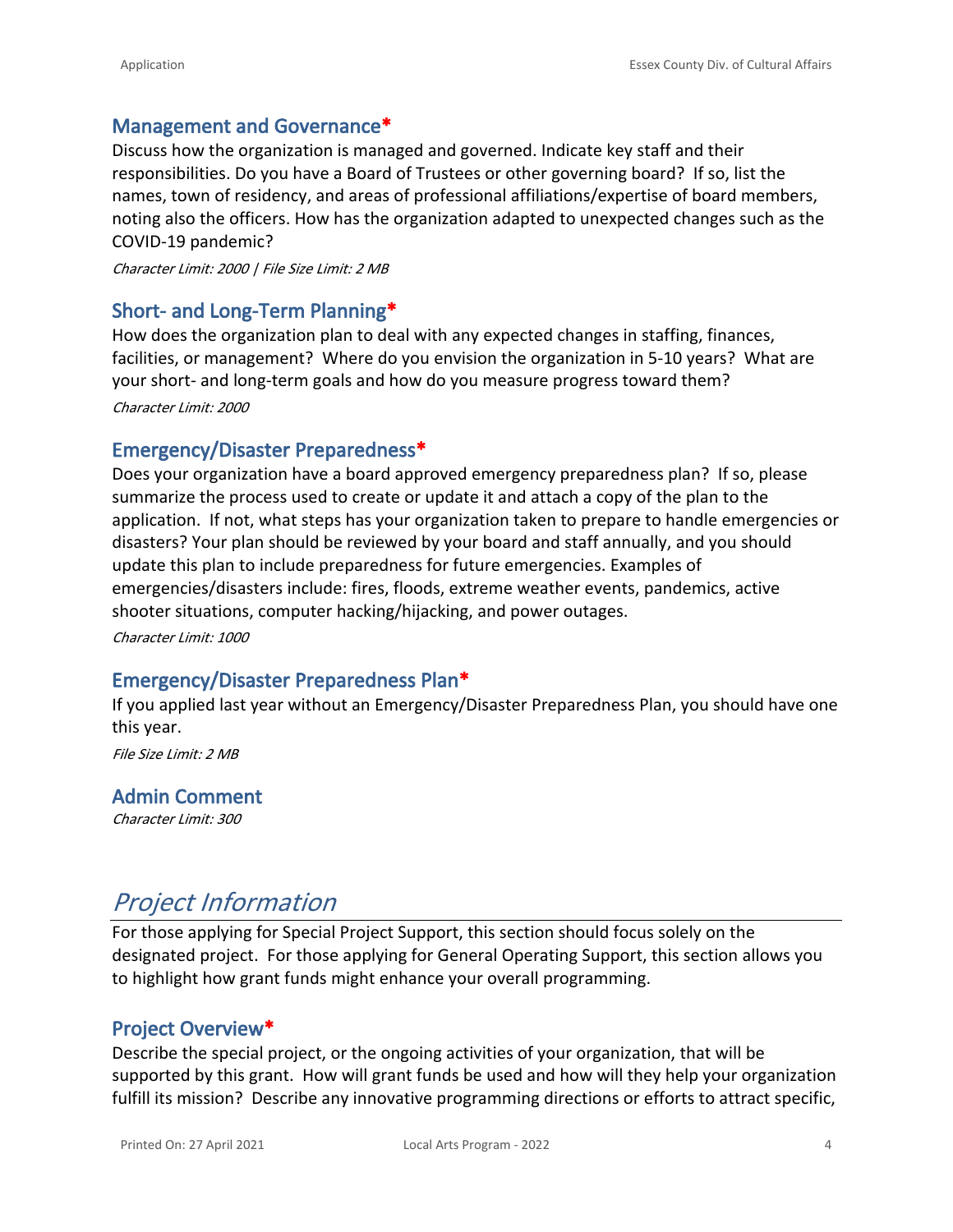new, or diverse audiences. Do you have a backup plan if the project cannot be conducted as anticipated?

*Character Limit: 3000*

## **Artistic Quality\***

How will artists/performers/instructors/guest soloists be selected and evaluated? How will you insure high artistic quality?

*Character Limit: 750*

### **Local Artists\***

Will you be using artists/performers/instructors from New Jersey? From Essex County? If none of your artists are local, please explain why.

If none of your artists are local, please explain why.

*Character Limit: 750*

### **Individual Artists\***

How does this project, or your organization's annual programming, support individual artists? Do you get feedback from your artists? If so, how?

*Character Limit: 750*

### **Artist List\***

Provide a list of artists/actors/performers/guest soloists to be engaged in the proposed project/activities. Include name, discipline, part- or full-time, number of hours, paid or unpaid, and qualifications. If artists are not yet selected, indicate artists involved in current year or an example of the genre to be chosen. If this does not apply for GOS, then indicate that.

*Character Limit: 500 | File Size Limit: 2 MB*

### **Collaboration\***

Describe any collaborations proposed for this project/upcoming fiscal year. Cite benefits of the collaboration (programming, outreach, participation, cultural diversification, economic, etc.). *Character Limit: 1000*

### **Arts Education\***

How will this project/activities stimulate arts and creativity through education? To what demographic?

*Character Limit: 750*

### **Goals\***

What outcome(s) do you anticipate for this project and grant funds? How will you evaluate the successes and shortcomings of the services or project?

*Character Limit: 750*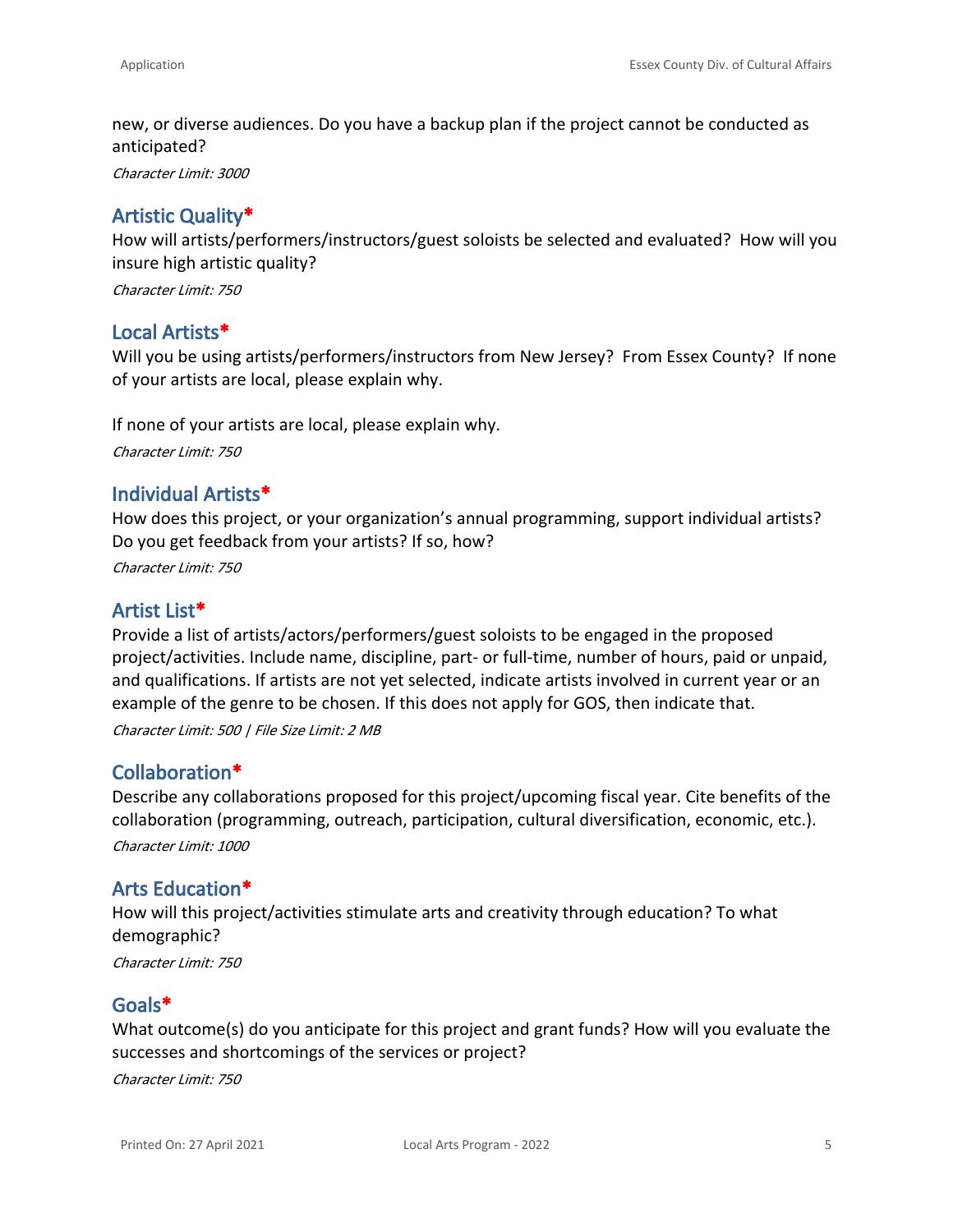# **Project Schedule\***

Provide your exhibit or performance schedule. If this project is new for your organization, provide proof that the project steps have been thought through, such as a list of key project milestones with the anticipated month of completion for each. Grant funding covers only activities and expenses incurred from January through December of the grant year.

*Character Limit: 1000 | File Size Limit: 2 MB*

# *Outreach and Participation*

## **Audience\***

What is the average attendance at your programs? Discuss any recent changes or trends in your audience. Does your audience match the local demographics or your specific target (age, race, ethnicity, economic, etc)? Is a portion of your audience virtual (via website, email, social media, YouTube)? If you are part of a larger organization, speak not only of your broader audience, but the audience for arts programming as well. Do you survey your audience to determine the value of your programming?

*Character Limit: 1500*

### **Audience Development\***

How do you reach out to diverse communities, people with disabilities, and those who are economically disadvantaged? Do you take any special steps to eliminate barriers to participation (physical, transportation, economic, geographic, cultural, lingual, perceptual, technological, etc.) and engage diverse audiences? Do you offer virtual programming? *Character Limit: 1500*

### **Marketing/Publicity/Program Materials\***

How are you marketing your organization and publicizing your events? List any sample materials being submitted.

*Character Limit: 500*

### **Marketing/Publicity/Program Materials**

You may submit samples of marketing and press materials in a single pdf document. Not required, but strongly recommended.

*File Size Limit: 2 MB*

# *ADA Checklist*

## **Accessibility Plan\***

Describe the efforts all levels of your organization have made to address accessibility and ADA compliance. Does your organization have an ADA Compliance Plan? If so, when was it last reviewed, updated, and approved by your board? If not, what steps are scheduled to compile a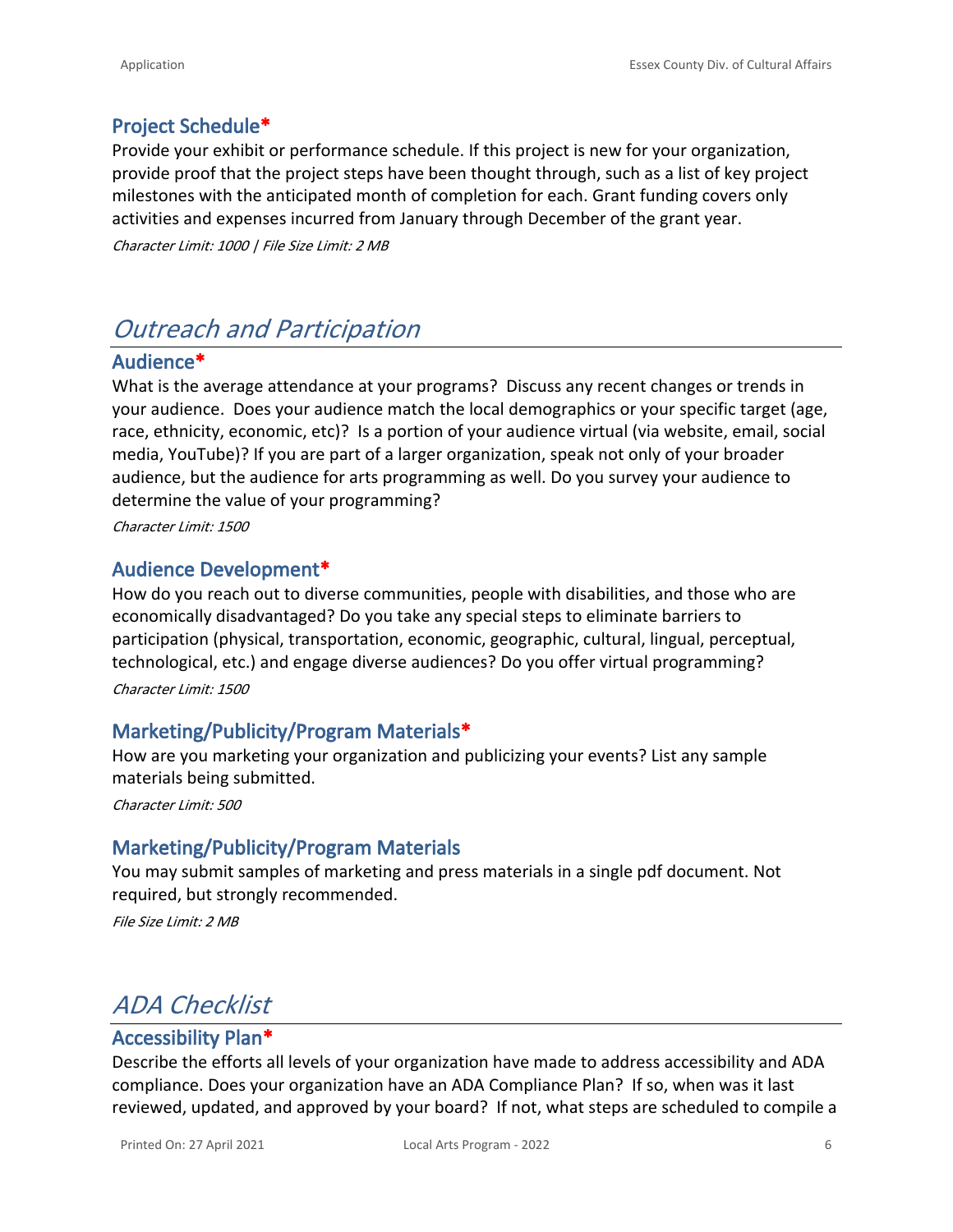statement or plan? Has your organization participated in a recent ADA workshop? Accessibility is so much more than just building features, so even if your organization does not have its own facility you should have an accessibility plan.

*Character Limit: 1000*

### **ADA Plan\***

We are now requiring all previous Essex County Local Arts and History grantees to upload an ADA plan. If this is your first application, please contact us regarding this requirement. *File Size Limit: 2 MB*

## **Facility\***

How can you assure that the facility you use for this project/activity is ADA accessible? Have you, a qualified architect, or the facility owner conducted a comprehensive study of the facility considering multiple aspects of accessibility? Even if your organization does not have its own facility, how have you addressed accessibility at the facilities you use? If the facility you will use is not currently ADA accessible, please list reasonable accommodations and a plan to make it accessible in a reasonable time frame.

*Character Limit: 1200*

### **ADA Checklist- Programmatic Accommodations/Marketing**

Note below what programmatic accommodations your organization will make available. Symbols for or other notice of these accommodations should be included in all materials promoting the event/activities.

### **Assistive Listening Devices\***

Assistive listening devices are essentially amplifiers that bring sound directly into the ear.

**Choices** Yes, with advance notice Yes, without advance notice No Not applicable (this would indicate that there is no sound to amplify)

### **Sign Interpretation\***

#### **Choices**

Yes, with advance notice Yes, without advance notice No Not applicable (activity is entirely visual)

### **Audio Description\***

Also called video or visual description, audio description is an additional narration track intended primarily for visually impaired consumers of visual media.

#### **Choices**

Printed On: 27 April 2021 Local Arts Program - 2022 7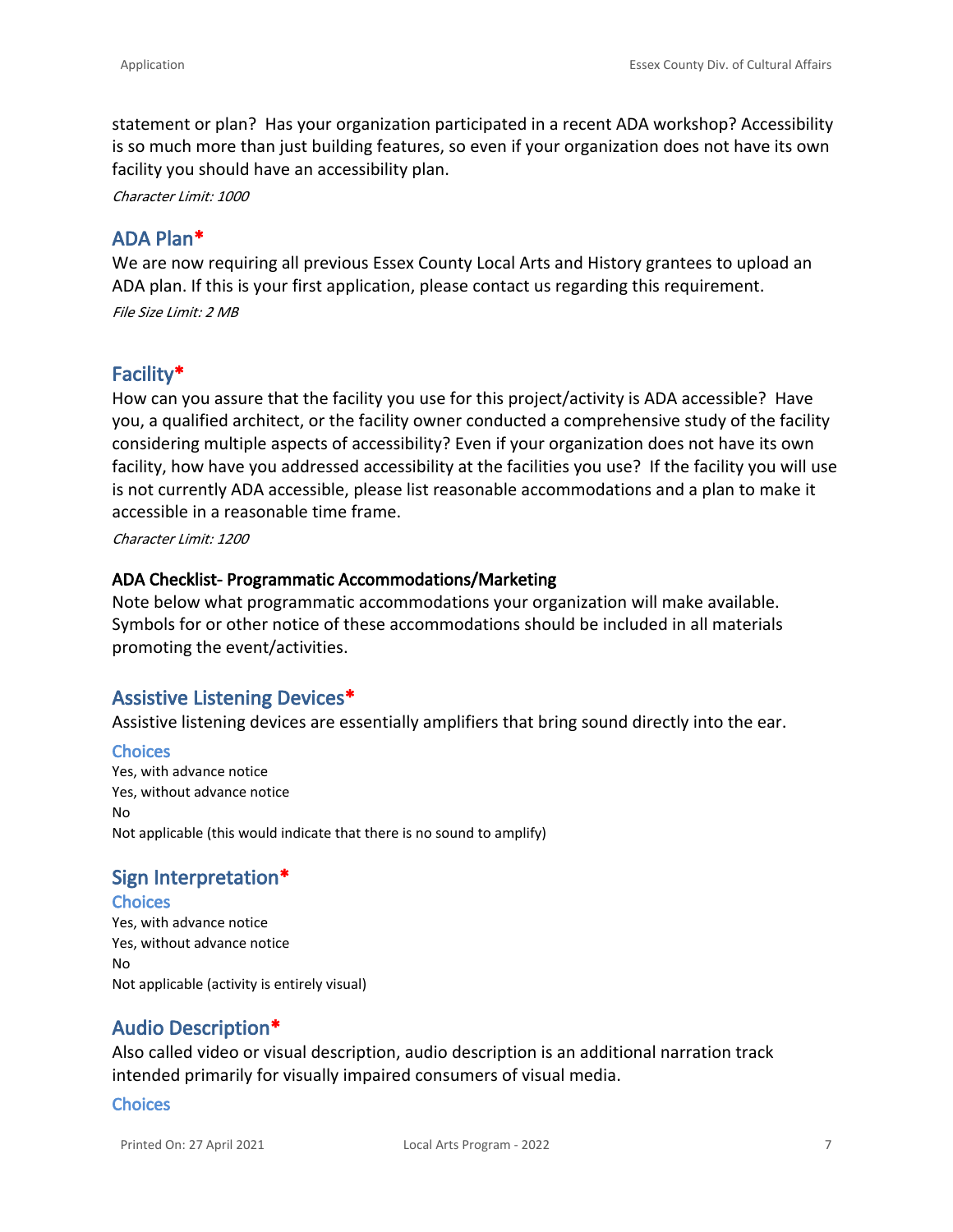Yes, with advance notice Yes, without advance notice No Not Applicable

# **Open Captioning\***

### **Choices**

Yes, with advance notice Yes, without advance notice No Not Applicable

# **Tactile Exhibitions\***

Tactile Exhibitions allow understanding of artwork through the sense of touch.

#### **Choices**

Yes, with advance notice Yes, without advance notice No Not Applicable

## **Braille Publications\***

#### **Choices**

Yes, with advance notice Yes, without advance notice No Not Applicable

# **Large Print Publications\***

#### **Choices**

Yes, with advance notice Yes, without advance notice No Not Applicable

## **Digital Accessibility\***

Has your organization taken steps to make the digital products it uses accessible for people with needs that affect their ability to experience web content or digital presentations? Some examples relate to color contrast, text resizing, captioning, navigability, and ease of use on various devices.

#### **Choices**

Yes, use accessibility best practices Efforts have been made to some extent No, were not aware of this need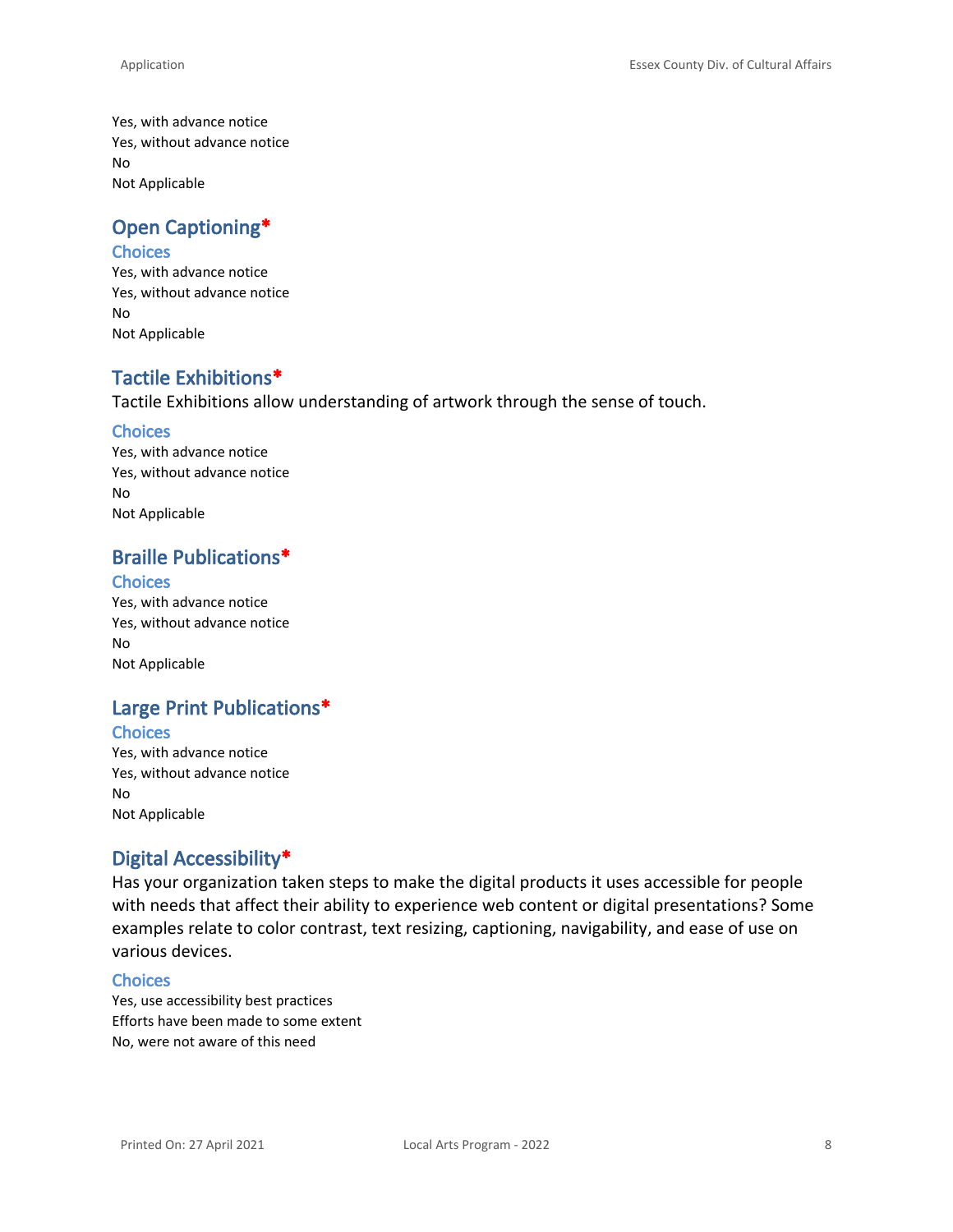# **Has your organization budgeted to provide ADA access for this project/activities?\***

**Choices** Yes No

If no, please explain why budgeting is not required.

*Character Limit: 500*

### **Employment\***

Does your organization have a board approved policy that states it will not discriminate in the engagement for services against potential staff, volunteers, artists or others due to a disability?

**Choices** Yes

No

### **Sensitivity Training\***

Have/will personnel having contact with the public in conjunction with this project/activities be provided with appropriate information and training in disability awareness and service to audiences with disabilities?

**Choices**

Yes No

### **Grievance Procedure\***

Does your organization have a procedure for addressing grievances or complaints in regard to accessibility for people with disabilities?

#### **Choices**

Yes No

# *Finances*

**Are you currently receiving funding directly from the New Jersey State Council on the Arts?\***

**Choices** Yes No

# **Have you applied to the New Jersey State Council on the Arts for next year's funding?\***

**Choices**